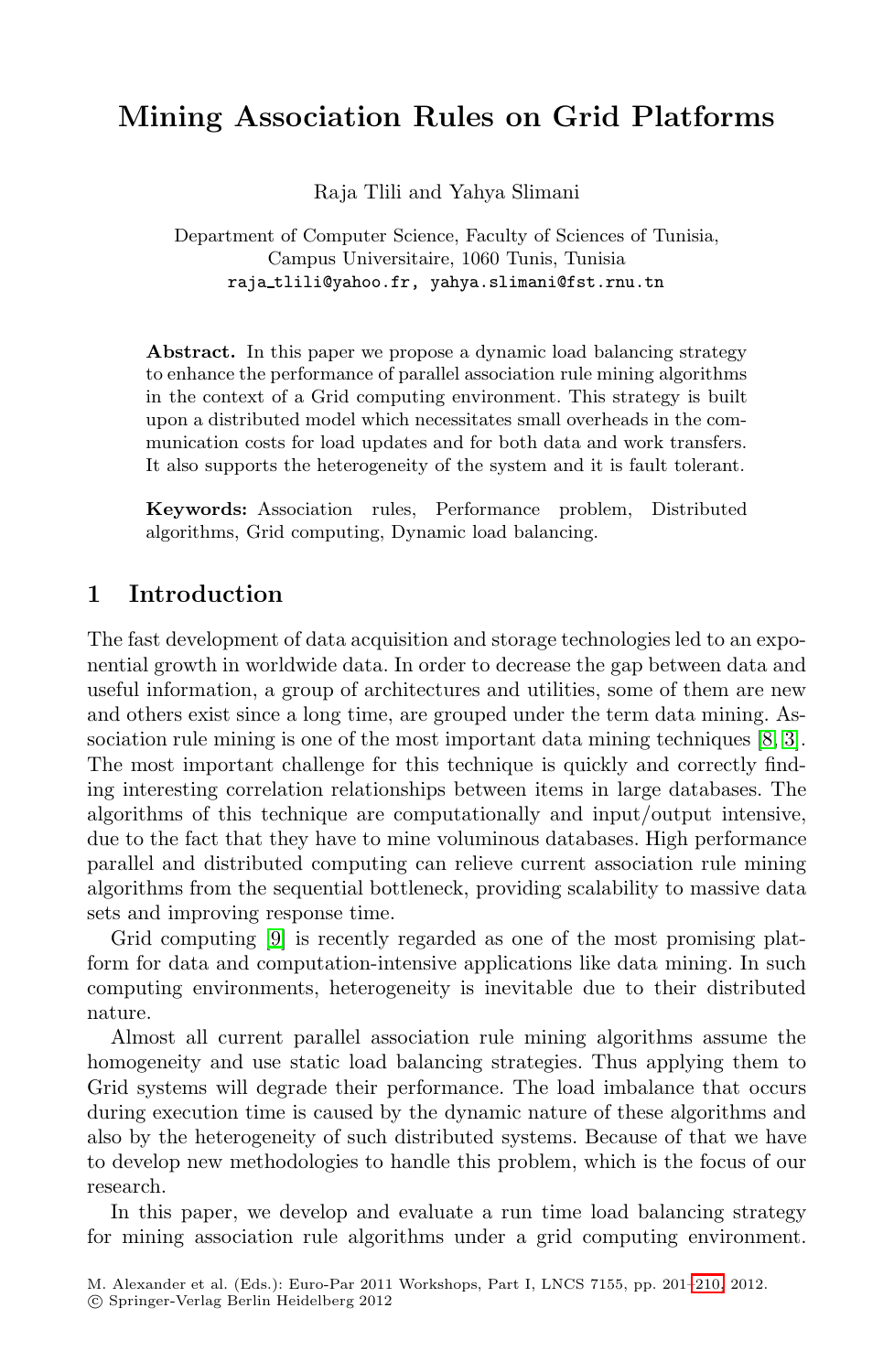The rest of the paper is organized as follows: Section 2 introduces association rule mining technique and related work. Section 3 describes the load balancing problem. Section 4 presents the system model of a Grid. In section 5, we propose the dynamic load balancing strategy. Experimental results obtained from implementing this strategy are shown in section 6. Finally, the paper concludes with section 7.

#### **2 Related Work**

Association rules mining (ARM) finds interesting correlation relationships among a large set of data items. A typical example of this technique is market basket analysis. This process analyses customer buying habits by finding associations between different items that customers place in their "shopping baskets". Such information may be used to plan marketing or advertising strategies, as well as catalog design [\[8\]](#page-9-0). Each basket represents a different transaction in the transactional database, associated to this transaction the items bought by a customer. Given a transactional database D, an association rule has the form  $A \implies B$ , where A and B are two itemsets, and  $A \cap B = \emptyset$ . The rule's support is the joint probability of a transaction containing both  $A$  and  $B$  at the same time, and is given as  $\sigma(A\cup B)$ . The confidence of the rule is the conditional probability that a transaction contains B given that it contains A and is given as  $\sigma(A \cup B)/\sigma(A)$ . A rule is frequent if its support is greater than or equal to a pre-determined minimum support and strong if the confidence is more than or equal to a user specified minimum confidence.

Many sequential algorithms for solving the frequent set counting problem have been proposed in the literature. We can define two main methods for determining frequent itemsets supports: with candidate itemsets generation [\[3,](#page-9-1) [11\]](#page-9-4) and without candidate itemsets generation [\[14\]](#page-9-5).The Apriori algorithm [\[3\]](#page-9-1) was the first effective algorithm proposed in the literature. This algorithm uses a generateand-test approach which depends on generating candidate itemsets and testing if they are frequent. It uses an iterative approach known as a level-wise search, where k–itemsets are used to explore  $(k + 1)$ –itemsets. During the initial pass over the database the support of all 1−itemsets is counted. Frequent 1−itemsets are used to generate all possible candidate 2−itemsets. Then the database is scanned again to obtain the number of occurrences of these candidates, and the frequent 2-itemsets are selected for the next iteration.The DCI algorithm proposed by Orlando and others [\[11\]](#page-9-4) is also based on candidate itemsets generation. It adopts a hybrid approach to compute itemsets supports, by exploiting a counting-based method (with a horizontal database layout) during its first iterations and an intersection-based technique (with a vertical database layout) when the pruned dataset can fit into the main memory.The FP-growth algorithm [\[14\]](#page-9-5) allows frequent itemsets discovery without candidate itemsets generation. First it builds from the transactional database a compact data structure called the FP-tree then extracts frequent itemsets directly from the FP-tree. Sequential algorithms suffer from a high computational complexity which derives from the size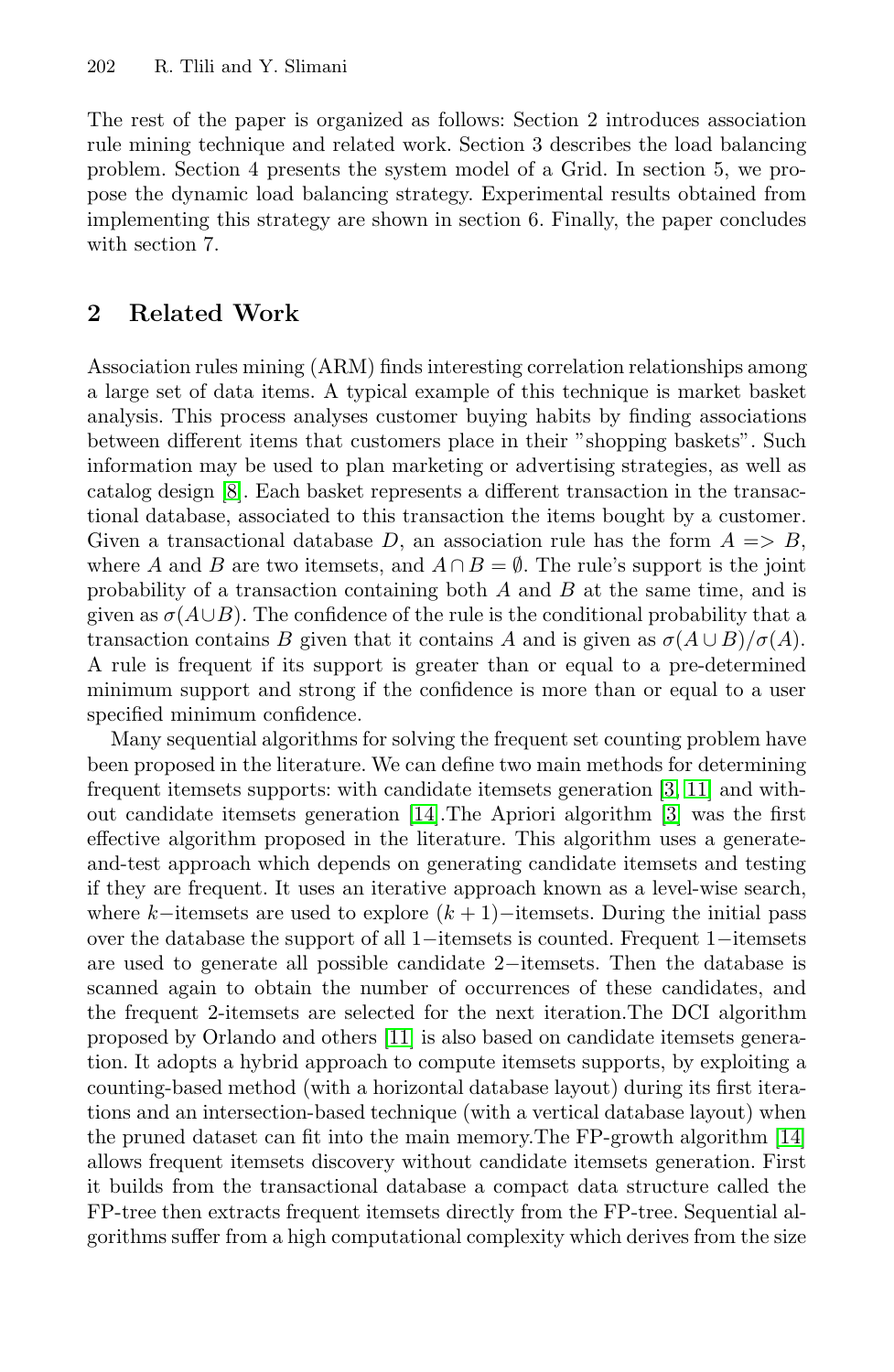of its search space and the high demands of data access. Parallelism is expected to relieve these algorithms from the sequential bottleneck, providing the ability to scale the massive datasets, and improving the response time. However, parallelizing these algorithms is not trivial and is facing many challenges including the workload balancing problem. Many parallel algorithms for solving the frequent set counting problem have been proposed. Most of them use Apriori algorithm [\[3\]](#page-9-1) as fundamental algorithm, because of its success on the sequential setting. The reader could refer to the survey of Zaki on association rules mining algorithms and relative parallelization schemas [\[18\]](#page-9-6). Agrawal et al. proposed a broad taxonomy of parallelization strategies that can be adopted for Apriori in [\[2\]](#page-9-7).

There also exist many grid data mining projects, like Discovery Net, GridMiner, DMGA [\[12\]](#page-9-8) which provide mechanisms for integration and deployment of classical algorithms on grid. Also the DisDaMin project that deals with data mining issues (as association rules, clustering, etc.) using distributed computing [\[7\]](#page-9-9).

#### **3 Load Balancing: Problem Definition**

Work load balancing is the assignment of work to processors in a way that maximizes application performance [\[6\]](#page-9-10). The process of load balancing can be generalized into four basic steps: (1) Monitoring processor load and state; (2) Exchanging workload and state information between processors; (3) Decision making; and (4) Data migration. The decision phase is triggered when the load imbalance is detected to calculate optimal data redistribution. In the fourth and last phase, data migrates from overloaded processors to underloaded ones. According to different policies used in the previously mentioned phases, Casavant and kuhl [\[5\]](#page-9-11) classify work-load balancing schemes into three major classes: (1) Static versus dynamic load balancing; (2) Centralized versus distributed load balancing ; (3) Application-level versus system-level load balancing.

Static load balancing can be used in applications with constant workloads, as a pre-processor to the computation. Other applications require dynamic load balancers that adjust the decomposition as the computation proceeds [\[6,](#page-9-10) [15\]](#page-9-12). This is due to their nature which is characterized by workloads that are unpredictable and change during execution. Data mining is one of these applications.

Parallel association rule mining algorithms have a dynamic nature because of their dependency on the degree of correlation between itemsets in the transactional database which cannot be predictable before execution.

Although intensive works have been done in load balancing, the different nature of a Grid computing environment from the traditional distributed system, prevent existing static load balancing schemes from benefiting large-scale applications. An excellent survey from Y. Li et al. [\[10\]](#page-9-13), displays the existing solutions and the new efforts in dynamic load balancing that aim to address the new challenges in Grid. The work done so far to cope with one or more challenges brought by Grid: heterogeneity, resource sharing, high latency and dynamic system state, can be identified by three categories as mentioned in [\[16\]](#page-9-14): (1) Repartition methods focus on calculating data distribution in a heterogeneous way, but don't pay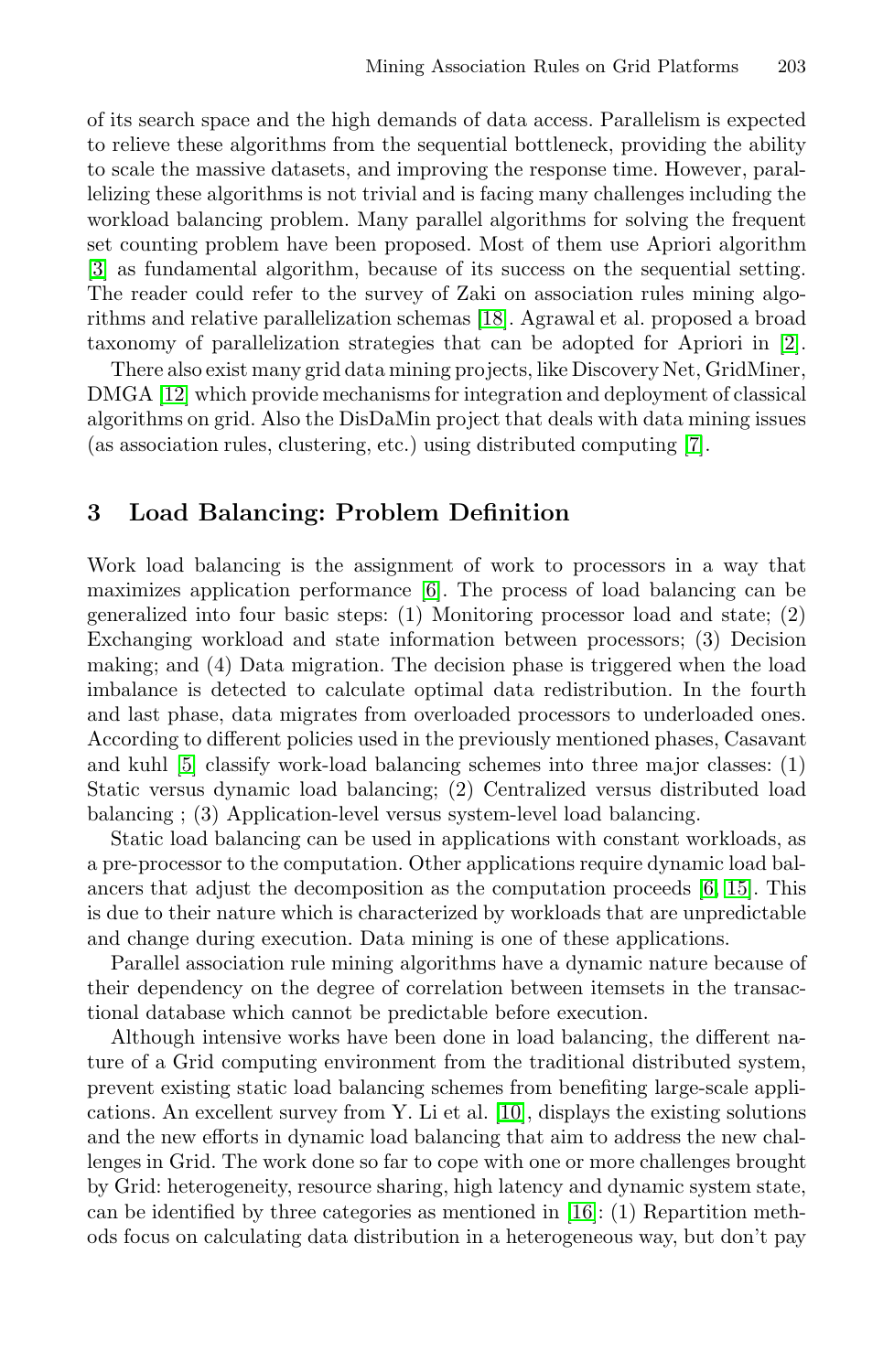much attention to the data movement in Grid; (2) Divisible load theory based schemes well model both the computation and communication, but loose validity in case of adaptive application; (3) Prediction based schemes need further investigation in case of long-term applications. C. Yang et al. Proposed a heuristic data distribution scheme for data mining applications on grid environments [\[16\]](#page-9-14). They induced load balancing through a heuristic data partition technique that aims to reduce the total execution time of the program. K. Yu et al. proposed a weighted distributed parallel Apriori algorithm [\[17\]](#page-9-15) in which the transaction identifier of itemsets is stored in a table to compute their occurrence. The algorithm takes the factor of itemset counts into consideration in order to balance workloads among processors and reduce processor idle time.

# **4 The Grid Model**

In our study we model a Grid as a collection of  $T$  sites with different computational facilities and storage subsystem. Let  $G = (S_1, S_2, ..., S_T)$  denotes a set of sites, where each site  $S_i$  is defined as a vector with three parameters  $S_i = (M_i, C \text{ } ord(S_i), L_i)$ , where  $M_i$  is the total number of clusters in  $S_i$ ,  $Coord(S_i)$  is the workload manager, named the coordinator of  $S_i$ , which is responsible of detecting the workload imbalance and the transfer of the appropriate amount of work from an overloaded cluster to another lightly loaded cluster within the same site (intra-site) or if it is necessary to another remote site (intersites). This transfer takes into account the transmission speed between clusters which is denoted  $\zeta_{ijj'}$  (if the transmission is from cluster  $cl_{ij}$  to cluster  $cl_{ij'}$ ). And  $L_i$  is the computational load of  $S_i$ . Each cluster is characterized by a vector of four parameters  $cl_{ij} = (N_{ij}, Coord(cl_{ij}), L_{ij}, \omega_{ij})$ , where  $N_{ij}$  is the total number of nodes in  $cl_{ij}$ ,  $Coord(cl_{ij})$  is the coordinator node of  $cl_{ij}$  which ensures a dynamic smart distribution of candidates to its own nodes,  $L_{ij}$  is the computational load of cluster  $cl_{ij}$  and  $\omega_{ij}$  is its processing time which is the mean of processing times of cluster's nodes. Figure 1 shows the Grid system model. To avoid keeping global state information in a large-scale system (where this information would be very huge), the proposed load balancing model is distributed in both intra-site and inter-sites. Each site in the Grid has a workload manager, called the coordinator, which accommodates submitted transactional database partitions and the list of candidates of the previous iteration of the association rules mining algorithm. Each coordinator aims at tracking the global workload status by periodically exchanging a "state vector" with other coordinators in the system. Depending on the workload state of each node, the frequency of candidate itemsets may be calculated in its local node or will be transferred to another lightly loaded node within the same site. If the coordinator cannot fix the workload imbalance locally, it selects part of transactions to be sent to a remote site through the network. The destination of migrated work is chosen according to the following hierarchy : First The coordinator of the cluster  $Coord(cl_{ij})$  selects the available node within the same cluster; If the workload imbalance still persists then  $Coord(cl_{ij})$  searches for an available node in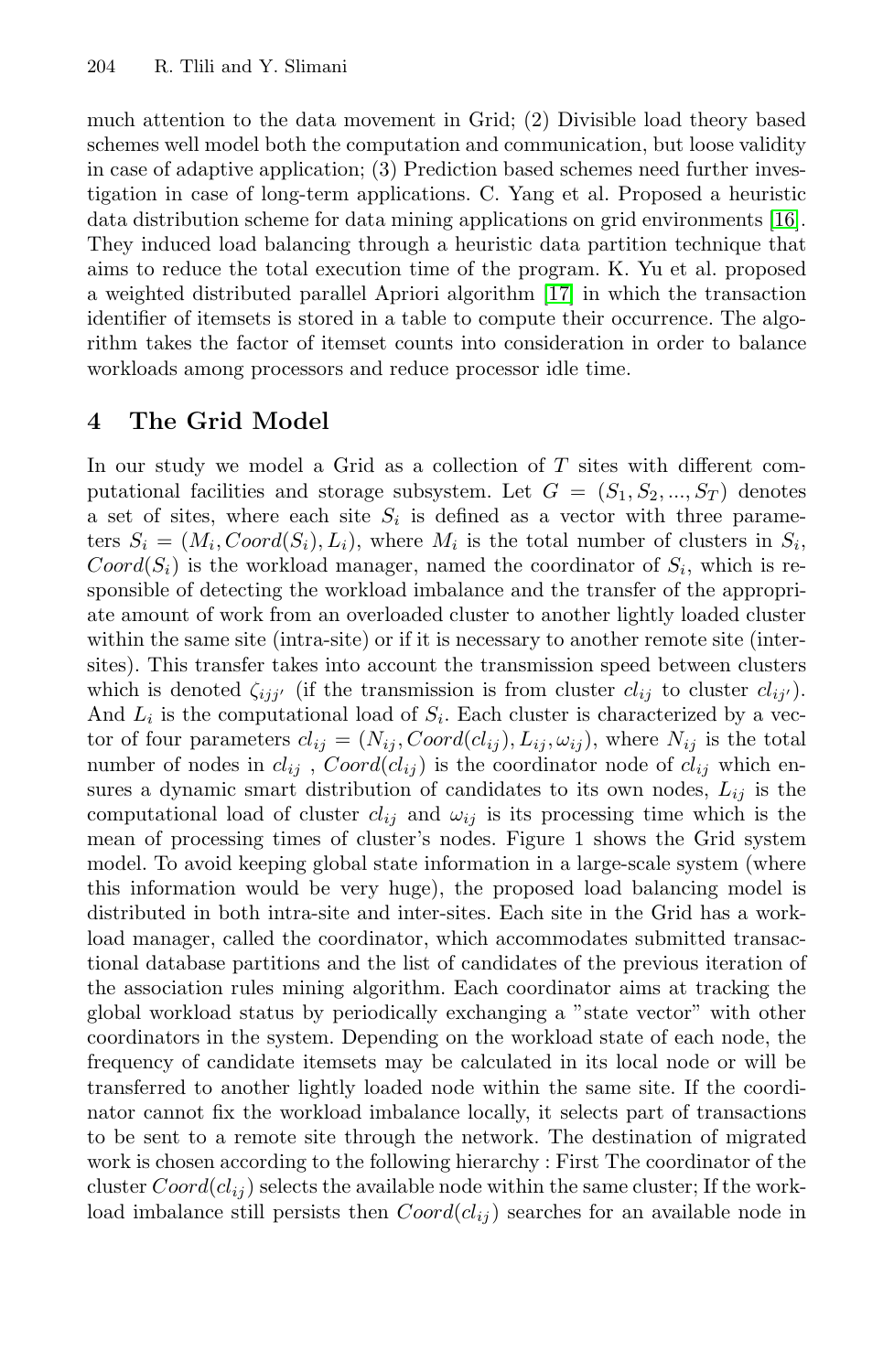

**Fig. 1.** The system model of a Grid

another cluster but within the same site; Finally, in extreme cases, work will be send to a remote site. The coordinator of the site  $Coord(S_i)$  will look for the nearest site available to receive this workload (i.e. least communication cost). If the coordinator node does not give response within a fixed period of time, an election policy is invoked to choose another coordinator node.

## **5 The Dynamic Load Balancing Strategy**

Our proposed load balancing strategy depends on three issues: (i) Database architecture (partitioned or not); (ii) Candidates set (duplicated or partitioned); (iii) network communication parameter (bandwidth).

Our strategy could be adopted by algorithms which depend on candidate itmesets generation to solve the frequent set counting problem. It combines between static and dynamic load balancing and this by interfering before execution (i.e. static) and during execution (i.e. dynamic).

To respond to the heterogeneity of the computing system we are using (Grid) the database is not just partitioned into equal partitions in a random manner. Rather than that, the transactional database is partitioned according to the characteristics of different sites, where the size of each partition is determined according to the site processing capacity (i.e., different architecture, operating system, CPU speed, etc.). It's the responsibility of the coordinator of the site  $Coord(S_i)$  to allocate to its site the appropriate database portion according to the site processing capacity parameters stored in its information system.

Our load balancing strategy acts on three levels: (1) level one is the migration of work between nodes of the same cluster. If the skew in workload still persists the coordinator of the cluster  $Coord(c_{ij})$  moves to the next level; (2) level two depends on the migration of work between clusters within the same site; (3) and finally if work migration of the previous two levels is not sufficient then the coordinator of the overloaded cluster  $Coord(cl_{ij})$  asks from the coordinator of the site  $Coord(S_i)$  to move to the third level which searches for the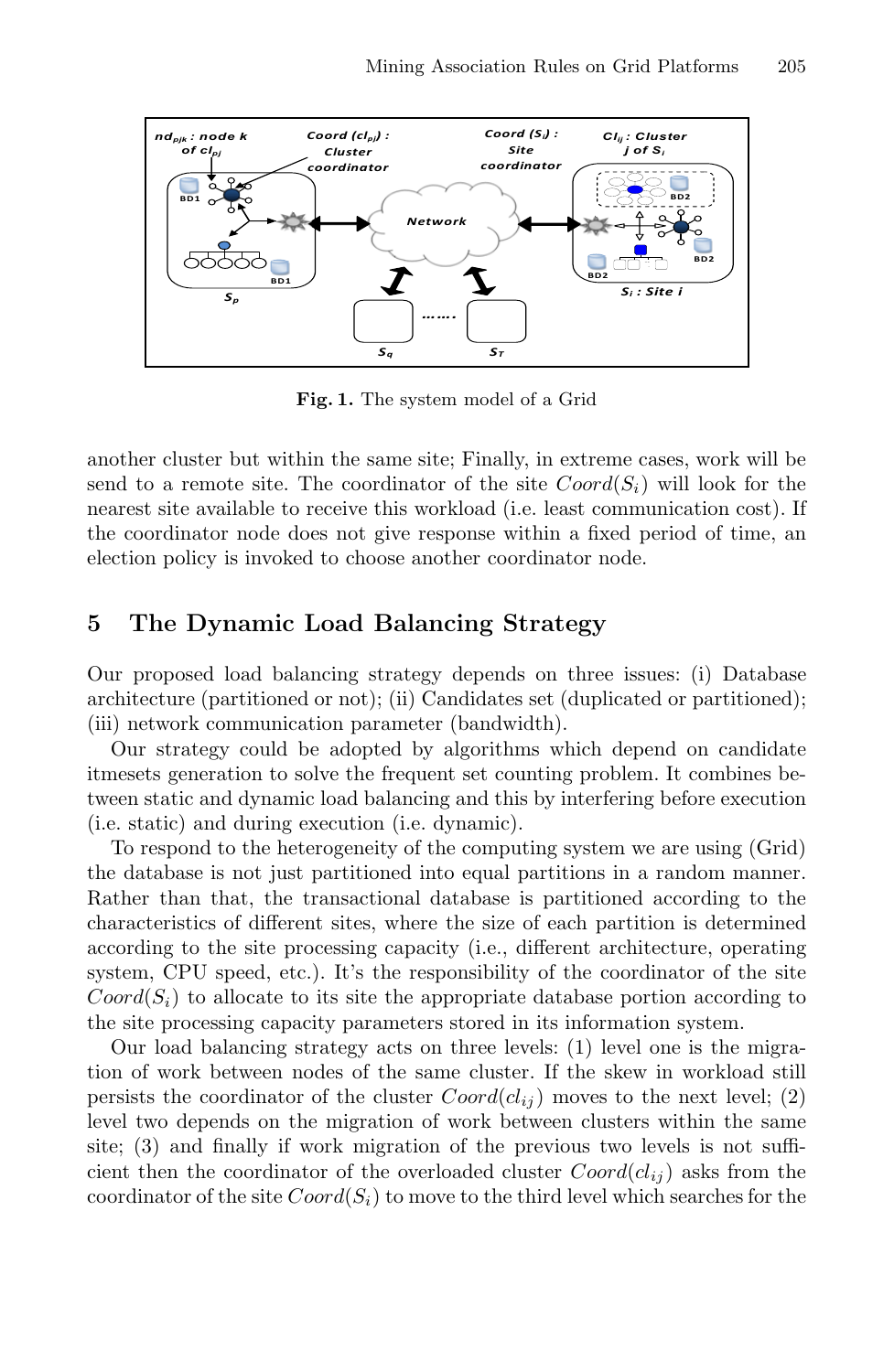possibility of migrating work between sites. Communication between the coordinators of different sites is done in a unidirectional ring topology via a token passing mechanism. This choice was made based on the study conducted by H. Renard [\[13\]](#page-9-16) which states that the ring topology is the most effective for iterative algorithms under distributed environments.

The following workload balancing process is invoked when needed. It is the responsibility of distributed coordinators to detect that need dynamically according to the charge status of their relative nodes (i.e. equilibrated or overloaded). Where the charge status of a node is determined by the number of candidates waiting for treatment:

- 1. From the intra-site level, coordinators of each cluster update their global workload vector by acquiring workload information from their local nodes. From the Grid level, coordinators of different sites periodically calculate their average workload in order to detect their workload state (overloaded or under-loaded). If an imbalance is detected, coordinators proceed to the following steps.
- 2. The coordinator of the overloaded cluster makes a plan for candidates migration intra-site (between nodes of the same site). If the imbalance still persists, it creates another plan for transactions migration inter-sites (between clusters of the Grid).
- 3. The concerned coordinator (the coordinator of the overloaded cluster or the coordinator of the overloaded site) sends migration plan to all processing nodes and instructs them to reallocate the work load.

# **5.1 The Dynamic Load Balancing Algorithms**

```
Computing node (ndijk)
Loop :
-- Receives a group of candidates from the coordinator of the
   cluster
-- Calculates their supports
-- Sends local supports to cluster's coordinator which performs the
   global supports reduction
Cluster coordinator (coord(cl_{ii}))
Loop :
-- Distributes candidate itemsets between nodes according to their
   capacities. Candidates are distributed by their (k-1) commun
   prefix
-- Performs the global reduction of supports to obtain global
   frequencies
-- Constructs frequent itemsets (Lk step)
-- Constructs candidates itemsets of the following iteration C(k+1)
   step
-- Every n steps :
     \circ Save the local state : ch_{ij},
     \circ Update if necessary C_{(k+1)} step
```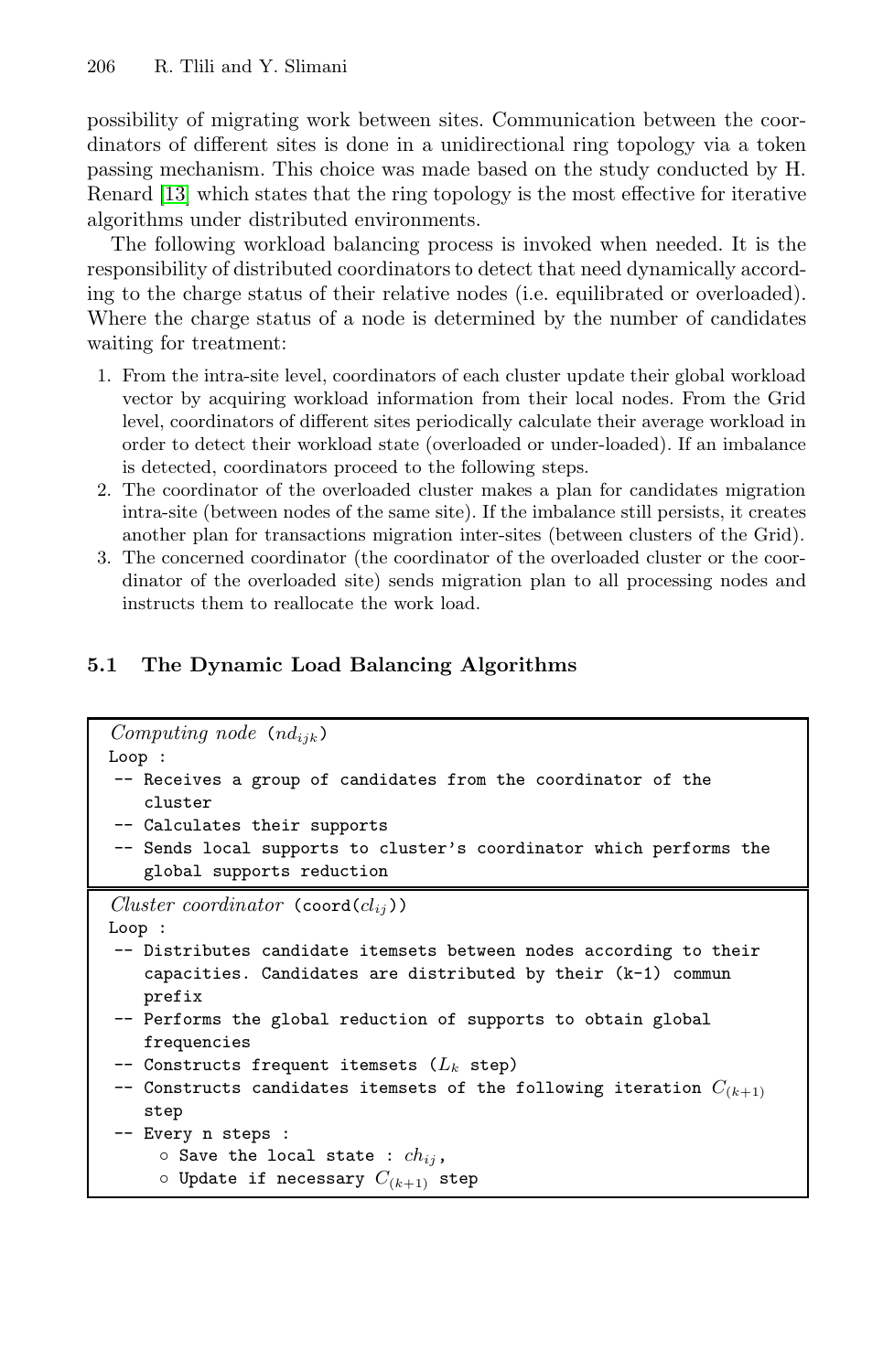```
Site coordinator (Coord(S_i))
Loop :
-- Updates the global state vector of the site Average(chi))
-- Finds the Max overloaded cluster and the max underloaded cluster
      ◦ Clijmax ⇒ max
j (chij ) > Avg(chi)
      ◦ Clijmin ⇒ min
j (chij ) < Avg(chi)
-- Finds the Max xc (with the same prefix) on Clijmax
    1. Ch_{ijmin} + x_c \omega_{ijmin} \leq Avg(ch_i)// To find the best number of candidates to migrate in order
        to not overload the destination cluster
   AND
    2. x_c \omega_{ijmax} - (x_c \omega_{ijmin} + len(x_c).\zeta_{ijmaxjmin}) > Seuil_{mc}// Seuilmc : le seuil qui va dclencher la migration
-- If xc exists Then informs the overloaded clijmax and the
    underloaded clijmin and updates (chi)
-- Asks from the overloaded cluster to send the family of candidates
    having the same prefix
```
Where  $T$  is the total number of sites;  $M_i$  is the total number of clusters of the site  $S_i$ ;  $N_{ij}$  is the total number of nodes of the cluster  $cl_{ij}$ ;  $Coord(cl_{ij})$ is the coordinator node of  $cl_{ij}$ ; coord $(S_i)$  is the coordinator of  $S_i$ ;  $\zeta_{ijj'}$  is the transmission speed between clusters  $cl_{ij}$  and  $cl_{ij'}$ ;  $\omega_{ijk}$  is the cycle time of  $nd_{ijk}$ ;  $ch_i$  is the charge of  $S_i$ ;  $ch_{ij}$  is the charge of  $cl_{ij}$ ;  $\omega_{ij}$  is the average  $(\omega_{ijk})$ ;  $seuil_{mc}$ is the significant time limit to trigger candidate itemsets migration between clusters;  $seuil<sub>mt</sub>$  is the significant time limit to trigger task migration between sites and  $x_c$  is the number of candidates to migrate from one cluster to another.

#### **6 Performance Evaluation**

In order to evaluate the performance of our workload balancing strategy we parallelized the sequential Apriori which is the fundamental algorithm for frequent set counting algorithms with candidate itemsets generation. It is important to mention that our load balancing could be applied to the entire class of association rule mining algorithms that depends on candidate itemsets generation.

The performance evaluations presented in this section were conducted on Grid'5000 [\[4\]](#page-9-17), a dedicated reconfigurable and controllable experimental platform featuring 13 clusters, each with 58 to 342 PCs, interconnected through Renater (the French Educational and Research wide area Network). It gathers roughly 5000 CPU cores featuring four architectures (Itanium, Xeon, G5 and Opteron) distributed into 13 clusters over 9 cities in France. We used heterogeneous clusters in order to generate the maximum workload imbalance. We conducted several experiments, by varying the number of sites, clusters and computational nodes. Due to space limitation, we will present in what follows only the results obtained by using two sites, each site containing two clusters and with 20 computational nodes distributed as follows: 4 nodes/cluster1, 3 nodes/cluster2, 6 nodes/cluster3 and 7 nodes/cluster4. We allocated clusters with different sizes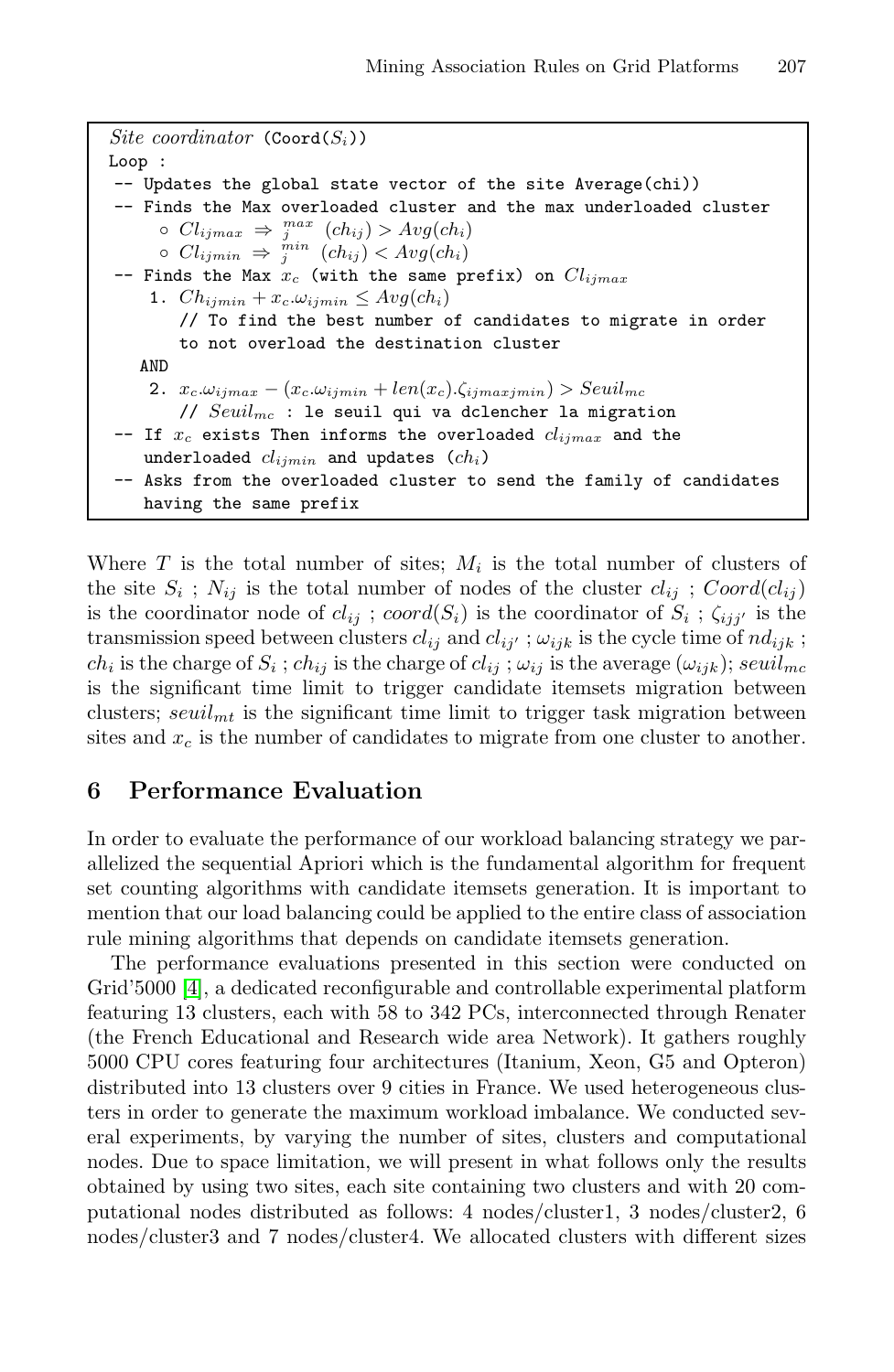to show the effectiveness of our approach in dealing with the heterogeneity of the system. The datasets used in tests are synthetic, and are generated using the IBM-generator [\[1\]](#page-9-18). Table 1 shows the datasets characteristics.

| Database  | <b>Characteristics</b> |             |              |                  |
|-----------|------------------------|-------------|--------------|------------------|
|           | <b>Items</b>           | Avg. Trans. | Transactions | Database         |
|           | Number                 | Length      | Number       | Size             |
| DB100T13M | 4000                   | 25          | 1300000      | $100 \text{ Mb}$ |
| DB300T39M | 6000                   | 30          | 3900000      | 300 Mb           |
| DB600T78M | 8000                   | 35          | 7800000      | 600 Mb           |

**Table 1.** Transactional databases characteristics

The first iteration of association rule mining algorithm is a phase of initiation for workload balancing (i.e. creating state vectors and processing time estimates, etc). For the first dataset (DB100T13M) the algorithm performed 11 iterations in order to generate all possible frequent itemsets. Candidate itemsets migration (intra-site) is initiated two times during the second iteration, and once during the third and fourth iterations. Figure 2 illustrates the speedup obtained as a function of the number of processors used in execution. We can clearly see that for the different datasets we achieved better speed up with the load balancing approach. The drop in speedup for relatively higher support values is due to the fact that when the support threshold increases the number of candidate itemsets generated decreases (i.e. less computation to be performed). In this case it would be better to decrease the number of nodes incorporated in execution so that the communication cost will not be higher than the computation cost. In fact, there is not a fixed optimal number of processors that could be used for execution. The number of processors used should be proportional to the size of data sets to be mined. The easiest way to determine that optimal number is via experiments.

**Performance's Comparisons:** Table 2 illustrates the differences between: Our Dynamic Load Balancing Approach (DLBA), the Weighted Distributed Parallel Apriori algorithm (WDPA) proposed in [\[17\]](#page-9-15) and Heuristic Data Distribution Scheme (HDDS) introduced in [\[16\]](#page-9-14). Both WDPA and HDDS are based on a centralized (master/slave) load balancing approach where there is one master responsible of data distribution and  $n$  computing slaves. This would cause a scalability problem. Our approach is totally distributed in order to respond to the high level of distribution in grid systems. For input size 1000 transactions and by using 9 processors, the speed up obtained by the WDPA algorithm is

| Approach<br>Name | Approach used to<br><b>Balance Load</b> | Characteristics | Speed Up<br>(using 9 procs) |
|------------------|-----------------------------------------|-----------------|-----------------------------|
| <b>WDPA</b>      | One Master/P Slaves                     | Centralized     | 7.5                         |
| <b>HDDS</b>      | One Master/P Slaves                     | Centralized     | 5.5                         |
| <b>DLBA</b>      | Hierarchy of coordinators               | Distributed     | 8.95                        |

**Table 2.** Approaches comparison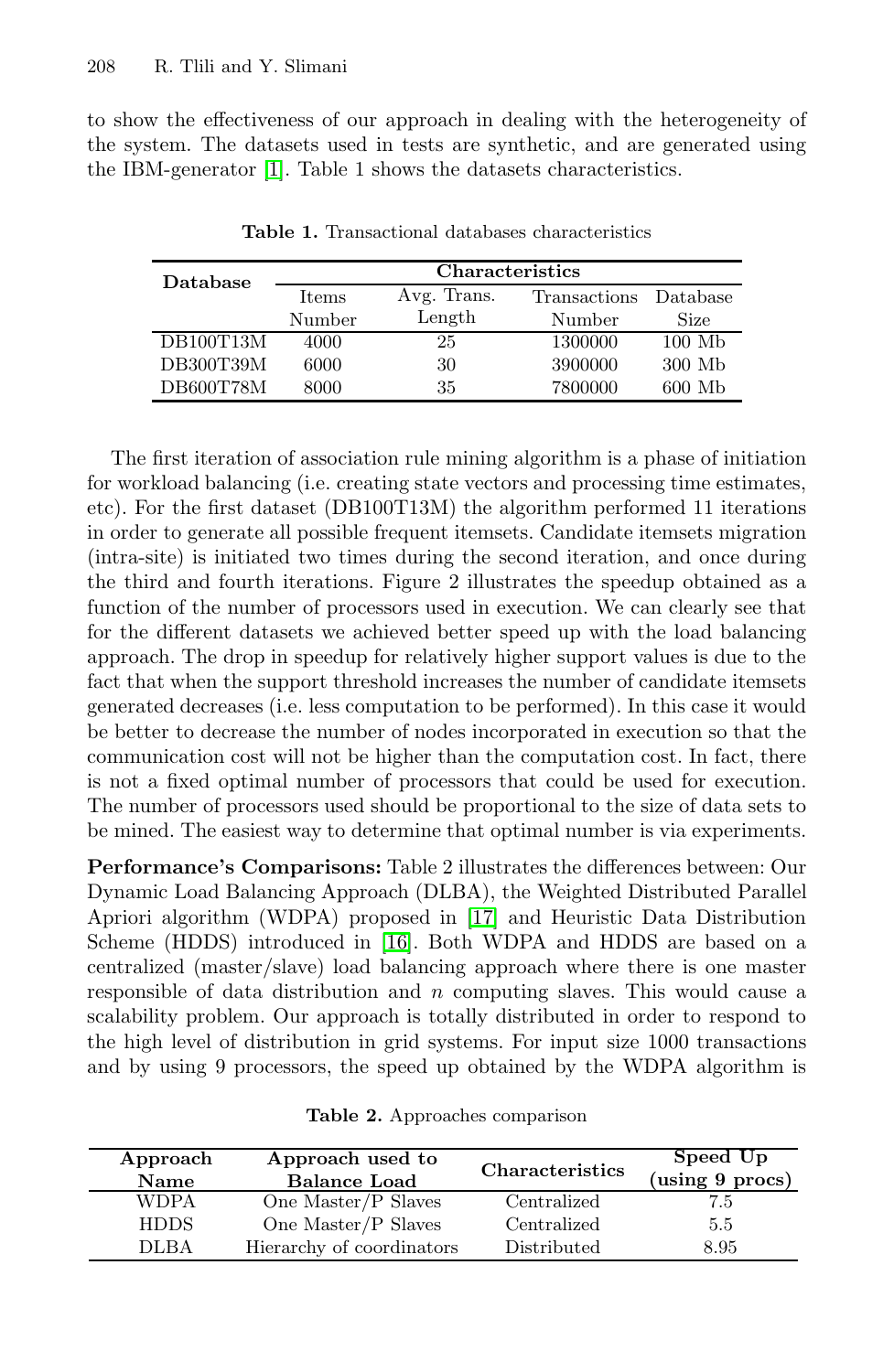equal to 7.5, the speed up obtained by executing the HDDS algorithm is equal to 5.5, while the speed up of our dynamic load balancing approach (DLBA) is equal to 8.95.



**Fig. 2.** Comparing the speedup of parallel Apriori with and without load balancing

# **7 Conclusion**

Data mining algorithms have a dynamic nature during execution time which causes load-imbalance between the different processing nodes. Such algorithms require dynamic load balancers that adjust the decomposition as the computation proceeds. Numerous static load balancing strategies have been developed where dynamic load balancing still an open and challenging research area. In this article we developed a dynamic load balancing strategy for association rule mining algorithms, with candidate itemsets generation, under a Grid computing environment. Experimentations showed that our strategy succeeded in achieving better use of the Grid architecture assuming load balancing and this for large sized datasets. In the future, we plan to study the effect of the database type (dense and sparse) on our strategy. We also aim to adopt our strategy to association rule mining algorithms without candidate itemsets generation.